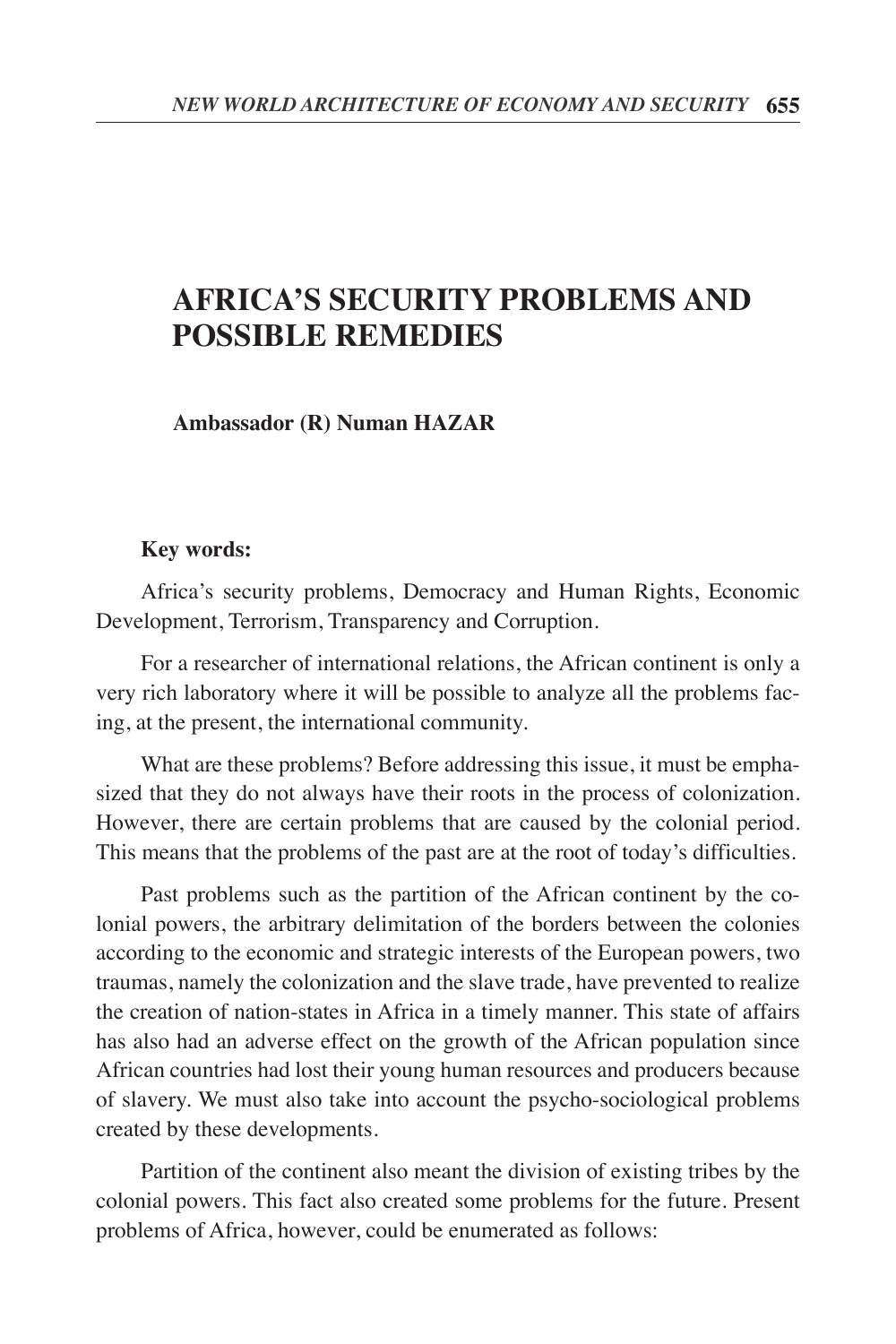Underdevelopment, poverty, lack of democracy and the rule of law, lack of respect for human rights which means serious violation of human rights, bad-governance, lack of transparency, corruption, leadership problems, intestinal wars, illegal arms trade, trans-boundary disputes and hostilities, genocides and massacres, exploitation of natural resources by some foreign powers, refugees, illegal migration, human trafficking, problems emanating from the adverse effects of globalization, international terrorism, environmental issues such as climate change and drought etc.

All these problems do not fail to create insecurity in African countries, not only an environment of physical insecurity, but also economic, political and social. The above-mentioned problems are also interconnected. On the other hand, it is necessary to take the question of security in a broad sense, latosensu<sup>1</sup>. Indeed Article 3 of the Universal Declaration of Human Rights of the UN stipulates the concept of security as follows:

''Everyone has the right to life, liberty and security of person''. It means that security is a human right.

Achievement of economic development and prosperity, establishment of democracy, realization of quality education, a hygienic environment that provides sanitary security, these achievements eliminate problems arising from insecurity.

In order to achieve these goals, African countries now have the awareness of addressing all these problems in the African context, i.e. the African Union and NEPAD (New Partnership for Africa's Development). The international community in particular developed countries must assist African states to realize their aspirations.

As a matter of fact, according to Daron Acemoglu and James A. Robinson, sustainable development can only be possible in a democratic society where existed the rule of law and the respect for all internationally recognized human rights and fundamental freedoms. They also emphasized that totalitarian and authoritarian regimes can only provide a temporary economic development as well as progress in science and technology as exemplified by the case of the Soviet Union, where a human element was missing as well as individual security was not granted particular importance.

<sup>1</sup> In the broad sense. Speaking or writing approximately, broadly, or generally in Latin language.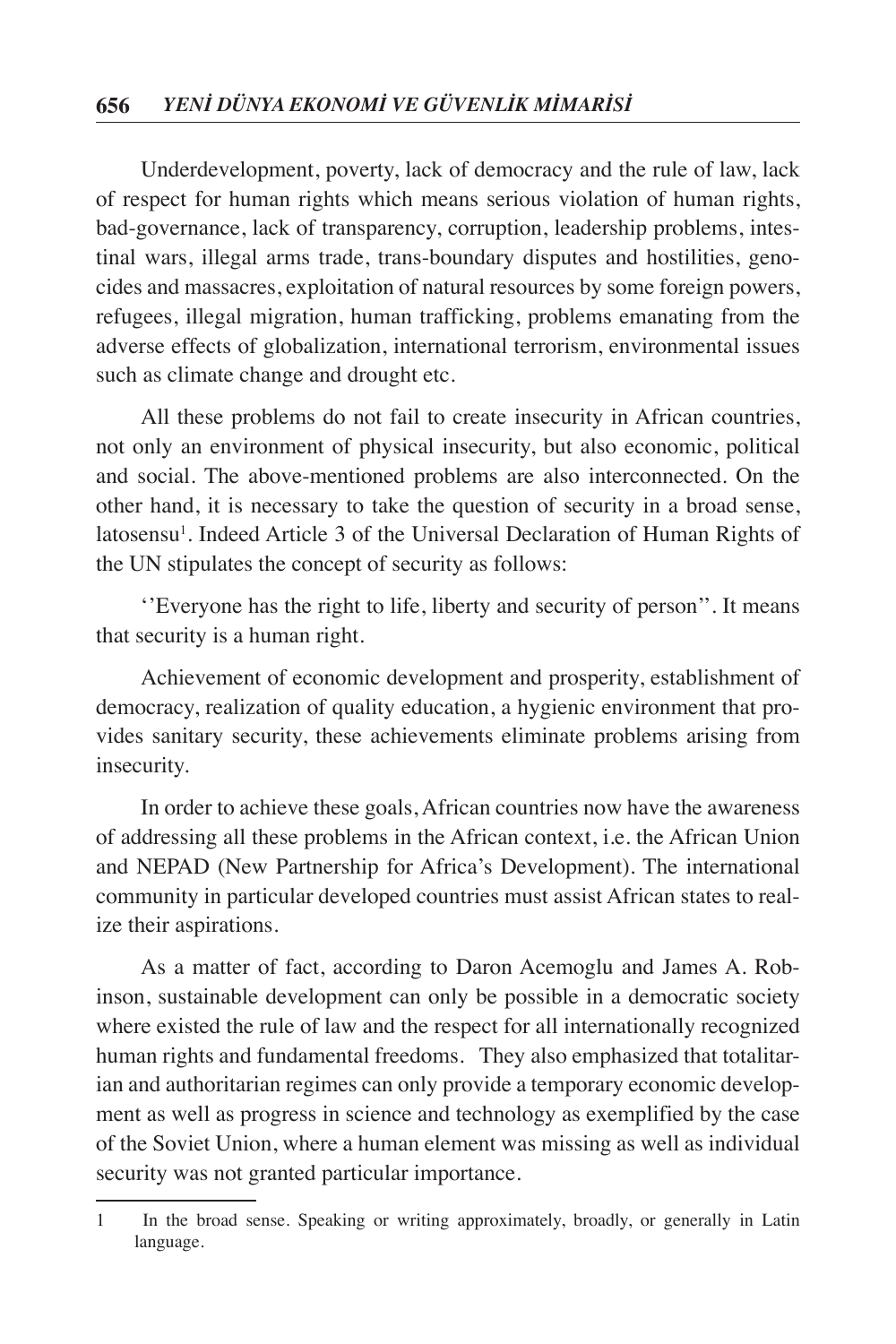From the process of decolonization in the sixties to the present day, there have been many armed conflicts in Africa, civil wars, coup d'états and acts of genocide. The international community, in particular the United Nations, has made efforts to ensure security and stability through the dispatch of peacekeeping forces. There were also the political and military interventions of the United States, France and Belgium. In my opinion all these efforts were only of a palliative nature. The sustainable remedy is undoubtedly the economic and social development as well as the creation of the democratic regimes in the continent in the real sense of the word.

When we take a look at everything that happened in Africa, we could make these observations:

Some problems or conflicts in Africa had been caused by the ambitions of some countries to seize or to control the natural wealth of African countries. In the past the secession of Biafra and Katanga were examples. In the case of Biafra France and Belgium had supported secession because of the oil wealth in this region of Nigeria. On the other hand, in the case of Katanga, Belgium's ambition to control cobalt and copper ores was the main cause.

The support given to the totalitarian regime of Mobutu by the United States and certain European powers emanated from the fact of controlling the natural resources of this country.

On the other hand, China's economic commitment to Sudan to carry out oil extraction as caused embarrassment for the United States. This state of affairs led to a very severe policy against Sudan as demonstrated in the case of Darfur and the secession of South Sudan.

With regard to the facts concerning the Genocide in Rwanda, it is accepted that the separation of Hutus and Tutsis was encouraged by the Belgian colonial regime. This was the main reason for the frictions between the two ethnic groups and indeed the root-cause of Genocide occurred at a later stage. France was accused of doing anything on time despite the fact that she knew what was going to happen. The United Nations on the other hand proved apathetic and only intervened in a delayed stage.

On the other hand, the diamond wars occurred in Sierra Leone had devastated that country. The war started in 1991 and ended in 1999. Peace was declared in 2002. Rich diamond reserves caused bloody struggle and turmoil in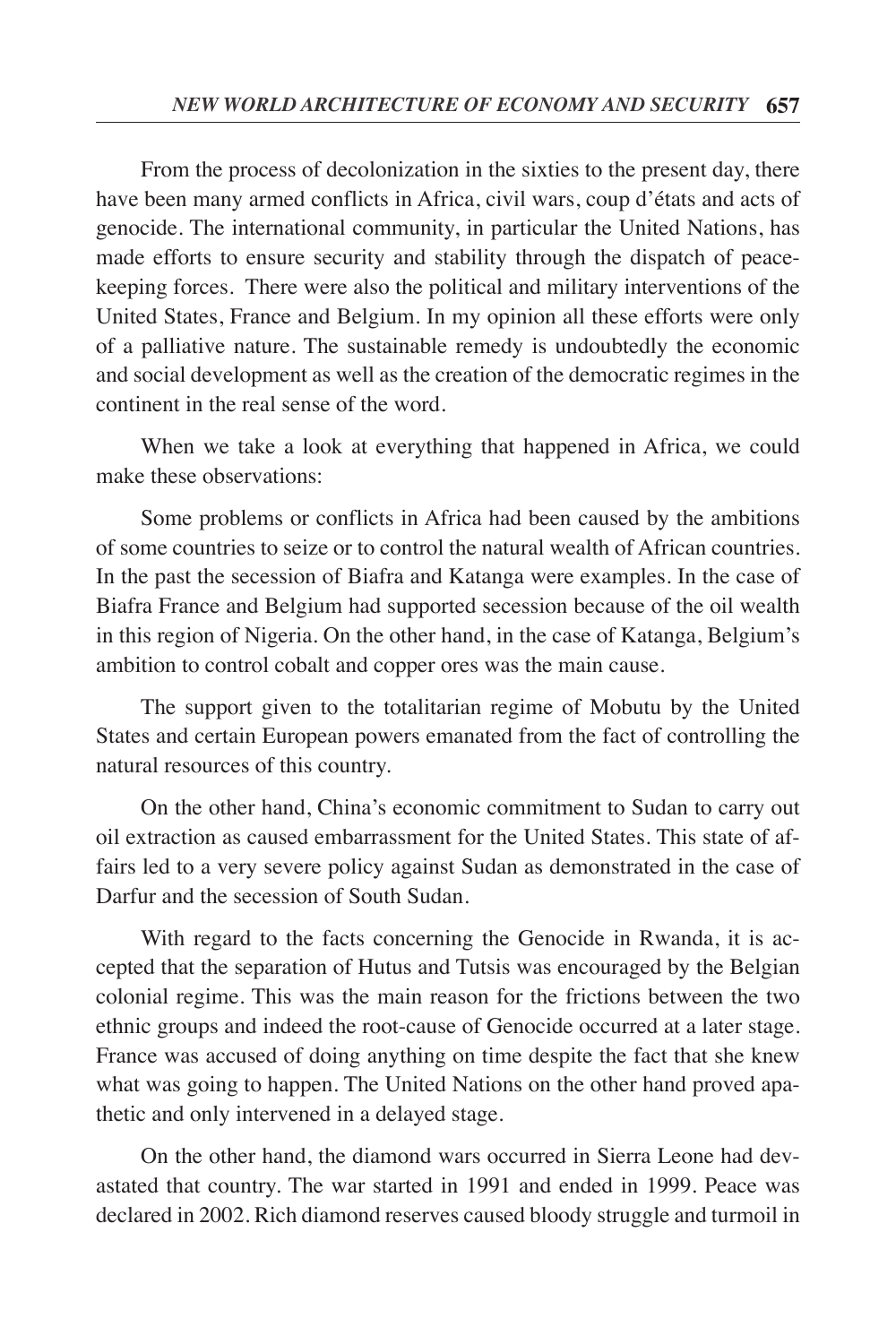this poverty-stricken country with the involvement of various forces and states. The attacks of the Revolutionary United Front (RUF) against the legally elected government and coups as well as support by Liberia in particular provided for the rebels and the use of child soldiers disturbed international community. Burkina Faso was also accused of fueling the war. The RUF was united with Liberian rebel group National Patriotic Front of Liberia (NPFL). Weapons were financed by the illegal trade of diamonds. Child soldiers were recruited and used causing much of the violence. The RUF rebels took advantage of the easily accessible alluvial diamonds and the lack of government regulations surrounding the country. This state of affairs allowed RUF to sell blood diamonds to obtain weapons. Civilians living in diamond mining zones were forcibly removed from their homes so that RUF should maintain its control over the mines. Many of the blood diamonds from Sierra Leone were traded to the Liberian president, Charles G. Taylor, in exchange for weapons and military training. The United Nations Peacekeeping forces, ECOWAS (Economic Community of West African States) and the United Kingdom were involved in order to ensure peace, security and stability in the country. Charles Taylor was later charged with crimes against humanity committed during the Sierra Leone's civil war, and he was sent to The Hague where he was tried before the Special Court for Siera Leone. Taylor's sentence, which was handed down on May 30, 2012, was for 50 years in prison—effectively a life sentence. At this point, it is necessary to draw the attention on the fact that diamonds were sent to Europe and especially to the United States where markets existed for buyers.

In this context, it should be mentioned the so-called Africa's World War with widespread civilian suffering. The war started in 1998 claimed up to six million lives, either as a direct result of fighting or because of disease and malnutrition. The center of the war was Democratic Republic of the Congo (DRC). This war had an economic as well as a political side. Fighting was fueled by the country's vast mineral wealth, with all sides taking advantage of the anarchy to plunder natural resources. Some militias fought in the east where a large United Nations force was struggling to keep the peace.

Even before that in early 1960's, just after the independence, the Republic of the Congo had also become an area of confrontation during the Cold War, between the West and the East, two opposing blocs.

During the civil war in Rwanda a great number of Hutus took refuge in the DRC. After the genocide and the new regime established in Rwanda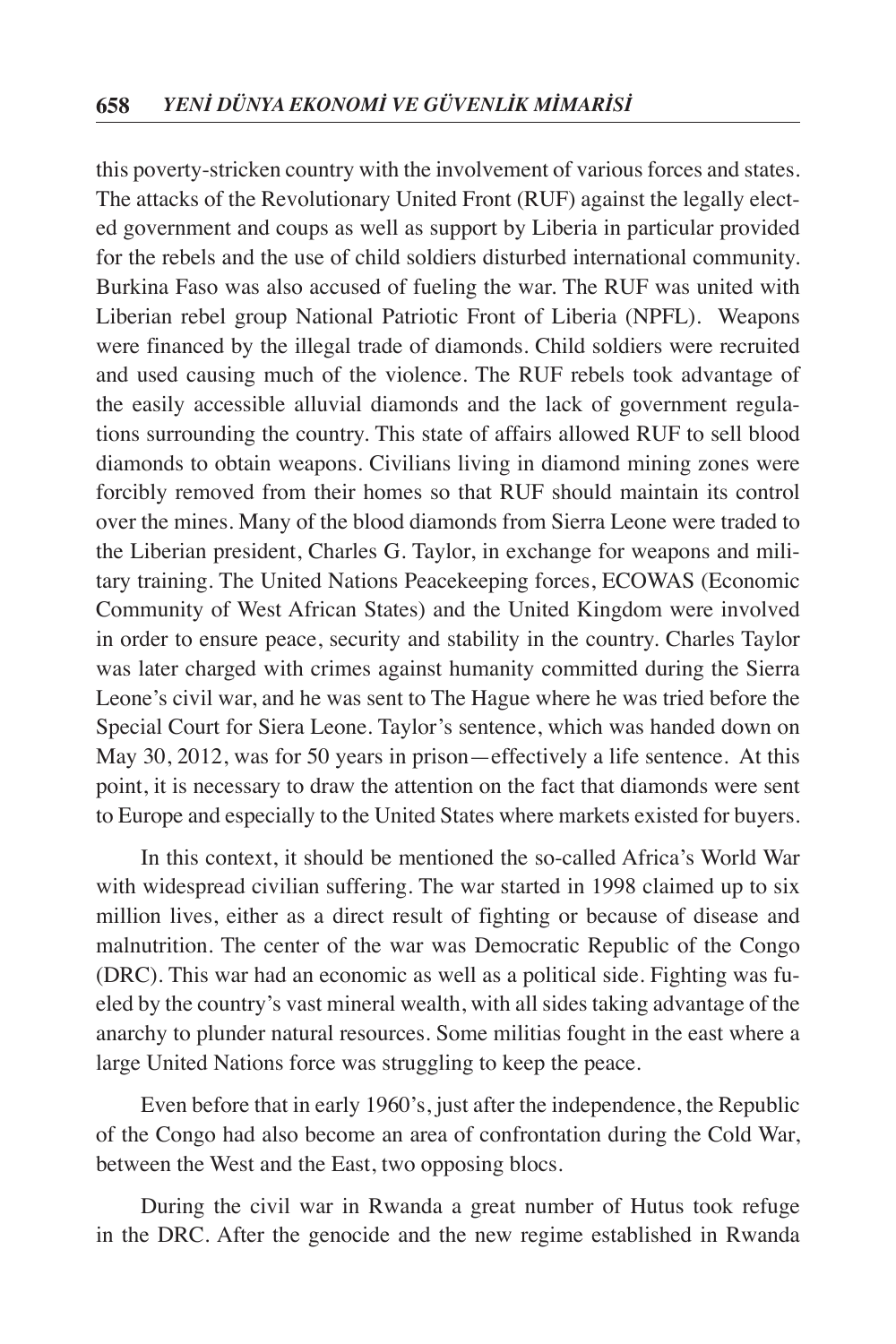under the control of Tutsis, it helped Congo's militia leader Laurent-Désiré Kabila to seize the power. Mobutu SéséSéko who seized power in 1960 ruled the country as a strong totalitarian leader. He was supported by the West in particular the United States and France. Kabila was struggling against him for decades. After Kabila seized power in 1997 disagreements occurred with Rwanda's Tutsi leadership. War had drawn several neighboring countries in particular, Angola and Zimbabwe which militarily supported Kabila regime. Laurent-Désiré Kabila was later assassinated in 2001 and his son Joseph Kabila became president.

In Somalia instability was a continuous phenomenon due to the struggle of warlords in the country. The United Nations Peacekeeping Forces were sent to Somalia to ensure peace and security. At a later stage in 2008 piracy attacks off the Somalian Coast against commercial vessels caused concern for the safety of this important waterway in the World trade. Indeed, major operators of the world's merchant fleet carrying 90% of the world's traded goods by volume used the Gulf of Aden and Suez Canal. Nearly 20 000 ships pass through the Gulf of Aden each year heading to and from the Suez Canal. The international community organized an international force to combat piracy in this region.

In 1998 Al Qaeda terrorists bombed US Embassies in Kenya and Tanzania killing more than 200 people. In retaliation the US cruise missiles attacked and destroyed Al Shifa Pharmaceutical Factory which was suspected of housing or producing chemical weapons. The US had criticized Khartoum which allegedly supported terrorism and gave al-Qaeda Leader Osama bin Laden harbor in the Sudan in the early 1990s. Nevertheless, a UN report indicated at a later stage that no chemical weapons were produced at Al Shifa Factory.

In Africa al-Qaeda, Boko Haram and in Somalia al Shabab terrorist groups threatened peace and security in the continent. In 2012 France assisted with its military intervention the Government of Mali in its struggle against Boko Haram, an extremist Islamic group. In 2002 after the overthrowing of democratically elected government in Côte d'Ivoire a civil war started. A UN Peacekeeping Force was sent. France also intervened and sent troops. We should also bear in mind that some western Powers were also involved in the past in engineering coups against the existing governments.

There were also other developments in Africa within the so-called Arap Spring in particular, in Tunisia, in Egypt and in Libya. Right after the indepen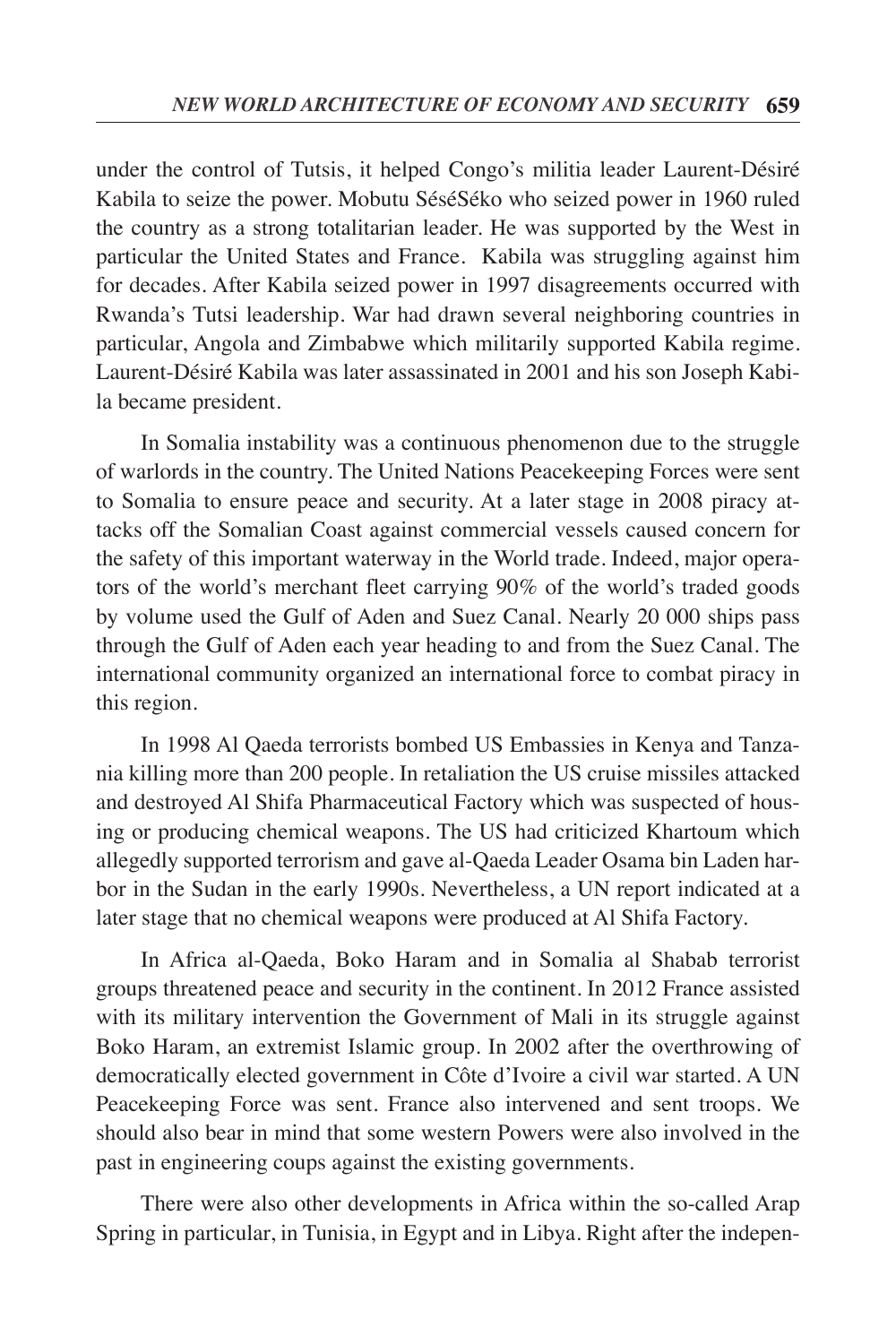dence of the new states in Africa there were also many border confrontations, armed conflicts, civil wars, apartheid, as well as a great number of economic, political and social problems which I already mentioned before.

In addition to all these also existed various natural disasters, droughts and climate change. The NEPAD called for the reversal of this abnormal situation referred to, by changing the relationship that underpins it. Africans appealed neither for the further entrenchment of dependency through aid nor for marginal concessions.

The NEPAD also declared the following:

*''Across the continent, Africans declare that we will no longer allow ourselves to be conditioned by circumstance. We will determine our own destiny and call on the rest of the world to complement our efforts. There are already signs of progress and hope. Democratic regimes that are committed to the protection of human rights, people-centered development and market-oriented economies are on the increase. African people have begun to demonstrate their refusal to accept poor economic and political leadership. These developments are, however, uneven and inadequate and need to be further expedited. ''*

NEPAD also called for a new relationship of partnership between Africa and international community, especially the highly industrialized countries, to overcome the development chasm that has widened over centuries of unequal relations.

In this context I would like to touch upon two different concepts or approaches, namely ''Beijing consensus'' and ''Washington consensus''. China disregard to take into consideration in its economic relations with Africa whether there exists or not a democratic regime in a country. This is called as Beijing consensus. International institutions based in Washington, however, namely, IBRD (International Bank for Reconstruction and Development) or World Bank and IMF (International Monetary Fund) prefer to deal with democratic regimes respecting human rights and the rule of law in its economic and financial relations with African countries. It is called Washington consensus.

I must indicate my personal belief that the reality may be somewhere in between these two concepts or approaches. It must also be noted that there are presently several reactions in African countries against some of the Chinese attitudes. We should also add that foreign countries must refrain from any inter